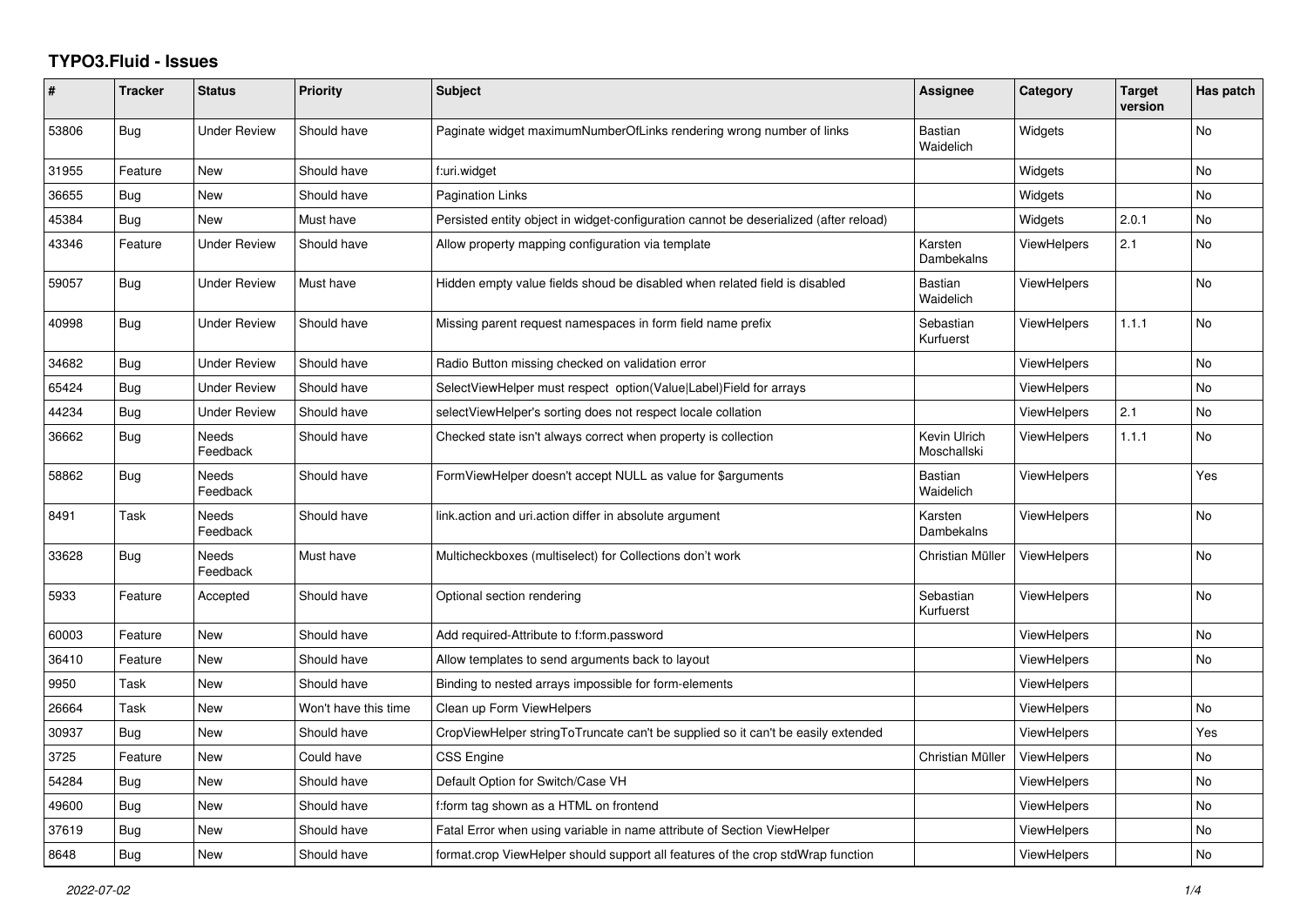| #     | <b>Tracker</b> | <b>Status</b>            | <b>Priority</b>      | <b>Subject</b>                                                                                         | Assignee               | Category    | <b>Target</b><br>version | Has patch |
|-------|----------------|--------------------------|----------------------|--------------------------------------------------------------------------------------------------------|------------------------|-------------|--------------------------|-----------|
| 51100 | Feature        | New                      | Must have            | Links with absolute URI should have the option of URI Scheme                                           |                        | ViewHelpers |                          | <b>No</b> |
| 26658 | Task           | New                      | Won't have this time | Make Form ViewHelpers consistent                                                                       |                        | ViewHelpers |                          | No        |
| 40064 | Bug            | New                      | Must have            | Multiselect is not getting persisted                                                                   |                        | ViewHelpers |                          | No        |
| 39936 | Feature        | New                      | Should have          | registerTagAttribute should handle default values                                                      |                        | ViewHelpers |                          | No        |
| 54195 | Task           | New                      | Should have          | Rename and move FormViewHelper's errorClass value, currently 'f3-form-error'                           | Adrian Föder           | ViewHelpers |                          | No        |
| 60856 | Bug            | New                      | Must have            | Target attribute not supported by the form viewhelper                                                  |                        | ViewHelpers |                          | Yes       |
| 10911 | Task           | New                      | Should have          | Tx_Fluid_ViewHelpers_Form_AbstractFormViewHelper->renderHiddenIdentityField<br>should be more reliable |                        | ViewHelpers |                          | No        |
| 34309 | Task           | New                      | Could have           | Unknown ViewHelpers cause exception - should be handled more graceful                                  |                        | ViewHelpers |                          | No        |
| 46289 | Bug            | Needs<br>Feedback        | Should have          | Enable Escaping Interceptor in XML request format                                                      |                        | View        | 2.0.1                    | No        |
| 8989  | Feature        | <b>Needs</b><br>Feedback | Could have           | Search path for fluid template files                                                                   |                        | View        |                          | <b>No</b> |
| 60181 | Feature        | New                      | Could have           | Caching mechanism for Fluid Views/Templates                                                            |                        | View        |                          | No        |
| 45394 | Task           | New                      | Should have          | Forwardport Unit test for standalone view                                                              |                        | View        |                          | No        |
| 43072 | Task           | New                      | Should have          | Remove TOKENS for adding templates fallback in Backporter                                              |                        | View        |                          | No        |
| 38369 | Bug            | New                      | Must have            | Resource ViewHelpers should not fall back to request package                                           |                        | View        |                          | No        |
| 51239 | Bug            | <b>Under Review</b>      | Must have            | AbstractViewHelper use incorrect method signature for "\$this->systemLogger->log()"                    | Adrian Föder           | Core        |                          | Yes       |
| 46257 | Feature        | <b>Under Review</b>      | Should have          | Add escape sequence support for Fluid                                                                  |                        | Core        |                          | No        |
| 33394 | Feature        | <b>Needs</b><br>Feedback | Should have          | Logical expression parser for BooleanNode                                                              | <b>Tobias Liebig</b>   | Core        |                          | No        |
| 12863 | Bug            | New                      | Should have          | Attributes of a viewhelper can't contain a '-'                                                         | Sebastian<br>Kurfuerst | Core        |                          | <b>No</b> |
| 7608  | Feature        | New                      | Could have           | Configurable shorthand/object accessor delimiters                                                      |                        | Core        |                          | Yes       |
| 1907  | Feature        | New                      | Could have           | Default values for view helpers based on context                                                       |                        | Core        |                          |           |
| 62346 | Feature        | New                      | Could have           | f:comment should have high precende                                                                    |                        | Core        | 3.x                      | No        |
| 10472 | Feature        | New                      | Could have           | <b>Fluid Standalone distribution</b>                                                                   |                        | Core        |                          | No        |
| 32035 | Task           | New                      | Should have          | Improve fluid error messages                                                                           |                        | Core        |                          | Yes       |
| 4704  | Feature        | New                      | Should have          | Improve parsing exception messages                                                                     |                        | Core        |                          |           |
| 27607 | Bug            | New                      | Must have            | Make Fluid comparisons work when first element is STRING, second is NULL.                              |                        | Core        |                          | No        |
| 30555 | Feature        | New                      | Could have           | Make TagBuilder more extensible                                                                        |                        | Core        |                          | No        |
| 39990 | Bug            | New                      | Should have          | Same form twice in one template: hidden fields for empty values are only rendered<br>once              |                        | Core        |                          | No        |
| 3481  | <b>Bug</b>     | New                      | Should have          | Use ViewHelperVariableContainer in PostParseFacet                                                      |                        | Core        |                          | No        |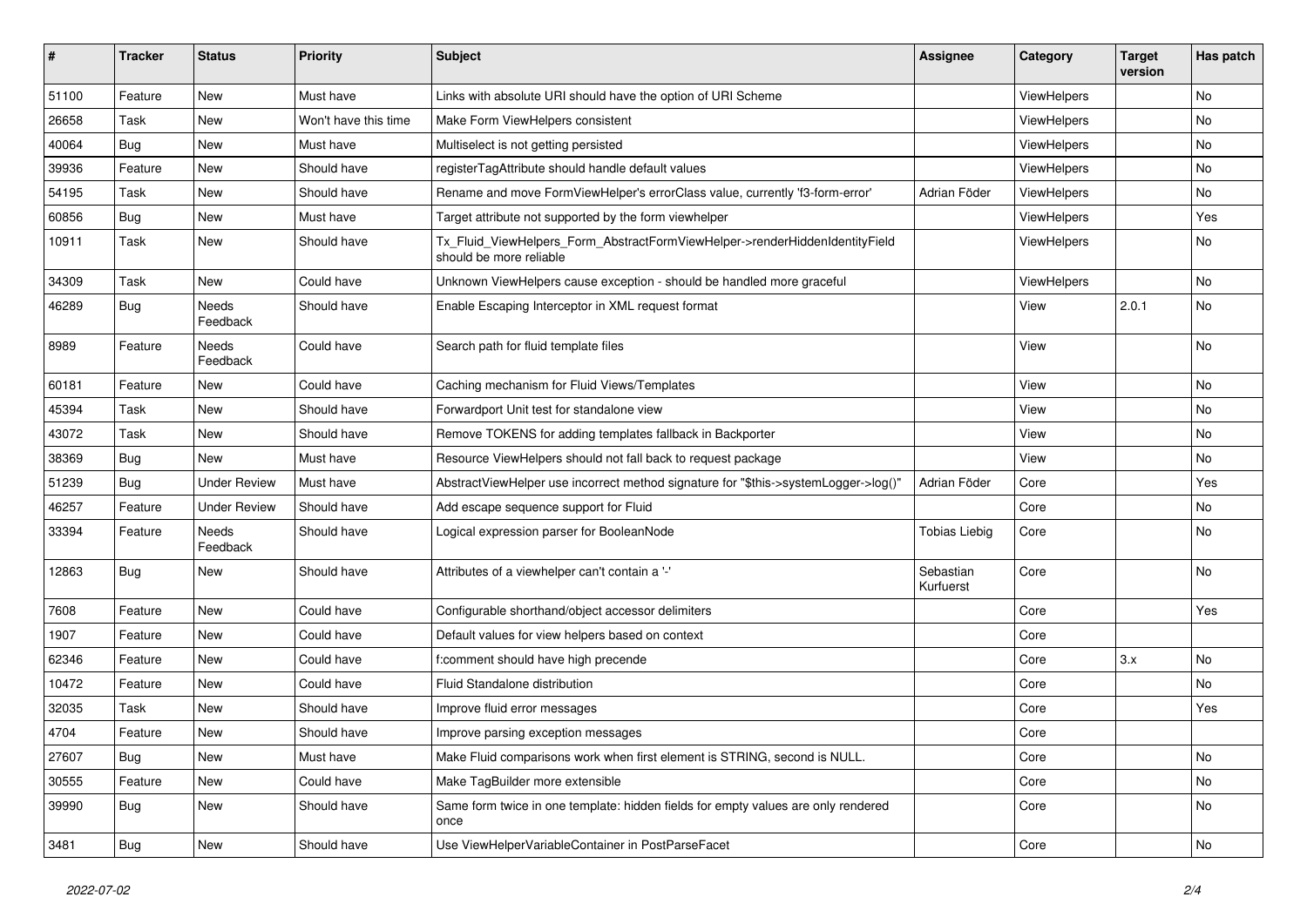| #     | <b>Tracker</b> | <b>Status</b>       | <b>Priority</b> | <b>Subject</b>                                                                                              | <b>Assignee</b>        | Category | <b>Target</b><br>version | Has patch |
|-------|----------------|---------------------|-----------------|-------------------------------------------------------------------------------------------------------------|------------------------|----------|--------------------------|-----------|
| 33551 | Bug            | New                 | Must have       | View helper values break out of a partial scope                                                             | Sebastian<br>Kurfuerst | Core     |                          | <b>No</b> |
| 52640 | Feature        | <b>Under Review</b> | Should have     | Create an UnlessViewHelper as opposite to the IfViewHelper                                                  | Marc Neuhaus           |          |                          | No        |
| 52536 | Bug            | <b>Under Review</b> | Should have     | Errorclass not set if no property-attribute set                                                             |                        |          |                          |           |
| 5636  | Task           | <b>Under Review</b> | Must have       | Form_RadioViewHelper and CheckBoxViewHelper miss check for existing object<br>before it is accessed.        |                        |          |                          | <b>No</b> |
| 55008 | <b>Bug</b>     | <b>Under Review</b> | Should have     | Interceptors should be used in Partials                                                                     | Christian Müller       |          |                          | No        |
| 49756 | Feature        | <b>Under Review</b> | Should have     | Select values by array key in checkbox viewhelper                                                           |                        |          |                          | No        |
| 47006 | Bug            | <b>Under Review</b> | Should have     | widget identifier are not unique                                                                            |                        |          |                          | No        |
| 50888 | Bug            | <b>Under Review</b> | Should have     | WSOD by changing name of section and if Fluid caches are generated                                          |                        |          |                          | No        |
| 3291  | Feature        | Needs<br>Feedback   | Should have     | Cacheable viewhelpers                                                                                       |                        |          |                          | No        |
| 45345 | Feature        | Needs<br>Feedback   | Should have     | Easy to use comments for fluid that won't show in output                                                    |                        |          |                          |           |
| 46091 | Task           | Needs<br>Feedback   | Should have     | Show source file name and position on exceptions during parsing                                             |                        |          |                          | No        |
| 28551 | <b>Bug</b>     | Accepted            | Should have     | (v4) backport VHTest                                                                                        | Sebastian<br>Kurfuerst |          |                          | <b>No</b> |
| 9005  | Feature        | Accepted            | Could have      | Fluid Template Analyzer (FTA)                                                                               | Sebastian<br>Kurfuerst |          |                          |           |
| 28554 | Bug            | New                 | Should have     | (v4) implement feature flag to disable caching                                                              |                        |          |                          | <b>No</b> |
| 28550 | Bug            | New                 | Should have     | (v4) make widgets cacheable, i.e. not implement childnodeaccess interface                                   |                        |          |                          | No        |
| 28552 | Bug            | New                 | Should have     | (v5) write ViewHelper test for compiled run; adjust functional test to do two passes<br>(uncached & cached) |                        |          |                          | No        |
| 40081 | Feature        | New                 | Should have     | Allow assigned variables as keys in arrays                                                                  |                        |          |                          | <b>No</b> |
| 48355 | Feature        | New                 | Could have      | Assign output of viewhelper to template variable for further processing.                                    |                        |          |                          |           |
| 46545 | Feature        | New                 | Should have     | Better support for arrays in options of SelectViewHelper                                                    |                        |          |                          | No        |
| 38130 | Feature        | New                 | Should have     | Checkboxes and multiple select fields should have an assignable default value                               |                        |          |                          | No        |
| 13045 | Bug            | New                 | Should have     | Entity decode of strings are different between if-conditions and output of variable                         |                        |          |                          |           |
| 45153 | Feature        | New                 | Should have     | f:be.menus.actionMenuItem - Detection of the current select option is insufficient                          |                        |          |                          | No        |
| 58921 | <b>Bug</b>     | New                 | Should have     | f:form.* VHs crash if NOT inside f:form but followed by f:form                                              |                        |          |                          | No        |
| 49038 | <b>Bug</b>     | New                 | Must have       | form.select does not select the first item if prependOptionValue is used                                    |                        |          |                          | No        |
| 58983 | <b>Bug</b>     | New                 | Should have     | format.date does not respect linebreaks and throws exception                                                |                        |          |                          | No        |
| 47669 | Task           | New                 | Should have     | FormViewHelper does not define the default request method                                                   |                        |          |                          | No        |
| 28553 | <b>Bug</b>     | New                 | Should have     | improve XHProf test setup                                                                                   |                        |          |                          | No        |